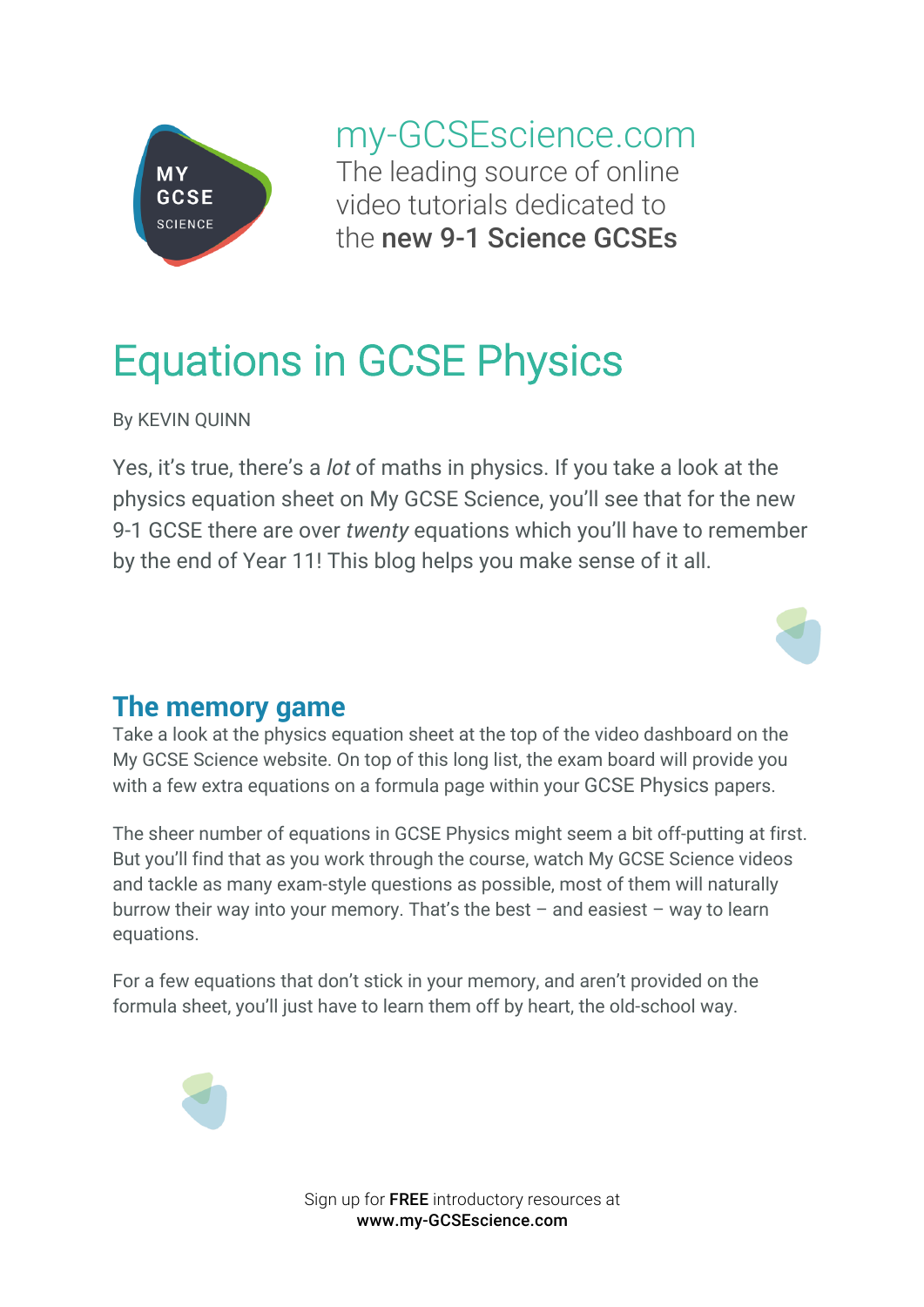## **Practice makes perfect**

Remember that, on top of memorising the equations, you'll also have to understand *how to use them*. That means practice.

When using the My GCSE Science physics videos, press 'pause' each time a new example appears on the screen. Have a go at the question before checking whether your answer matches the one that appears on the video. After watching the video, take a quick break before trying the exam-style questions. You'll know you've got it when you can complete the maths-heavy questions without referring back to the video or the equation sheet.

## **Work it**

You've already heard this a thousand times, but here goes again: **always show your working** (and the correct unit, if required). If your working is correct but you've fallen at the final hurdle and written the wrong answer, you might get away with losing just one mark. If you haven't shown any working and your answer is wrong, you'll get no marks at all!

## **Substitution and rearrangement**

To substitute then rearrange, or to rearrange then substitute? To help explain the difference between these two methods of working with equations, let's look at this short mathematical question. Have a look at the example on the next page.





Sign up for FREE introductory resources at www.my-GCSEscience.com